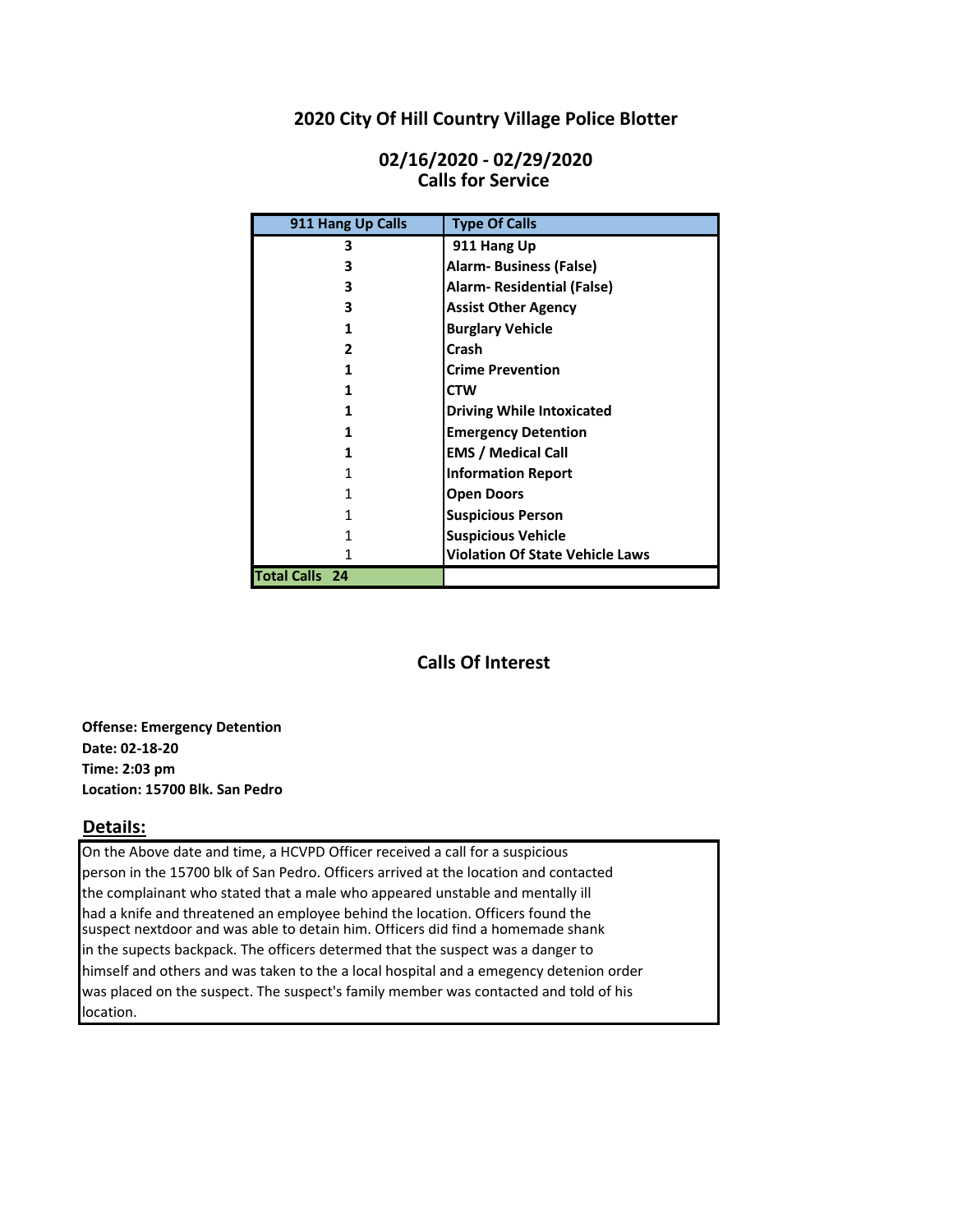**Offense: Burglary of Vehicle Date: 02-24-20 Time: 09:03 am Location: 15700 Blk. San Pedro**

#### **Details:**

On the Above date and time, a HCVPD Officer was flagged down by a complainant whose vehicle was broken into at the location. The complaint's wife left her purse/wallet in the locked vehicle. An unknown suspect broke the door handle to the vehicle and entered it, stealing the purse from the center console. There was no witnesses to the burglary.

**Offense: Theft \$750-\$2500 Date: 02-25-20 Time: 2:16 pm Location: 14300 Blk. San Pedro**

# **Details:**

On the Above date and time, a HCVPD Officer was contacted by a complainant who stated that a theft had just occurred at their business. Officers arrived at the location and contacted the manager who stated that the suspect took several high valued tools and fled the scene. The complain did get the license plate of the suspects. This case will be followed up by the Criminal Investigations Unit.

**Offense: Driving While Intoxicated Date: 02-29-20 Time: 10:48 pm Location: 15100 Blk. San Pedro**

# **Details:**

On the Above date and time, a HCVPD Officer was called by a complainant who works at the business. The worker said that there was a person in the drive thru causing a disturbance. Officers arrived and contacted the suspect. The suspect was found to be DWI and transported to the Magistrate's office to be booked for DWI. The person's

vehicle was impounded.